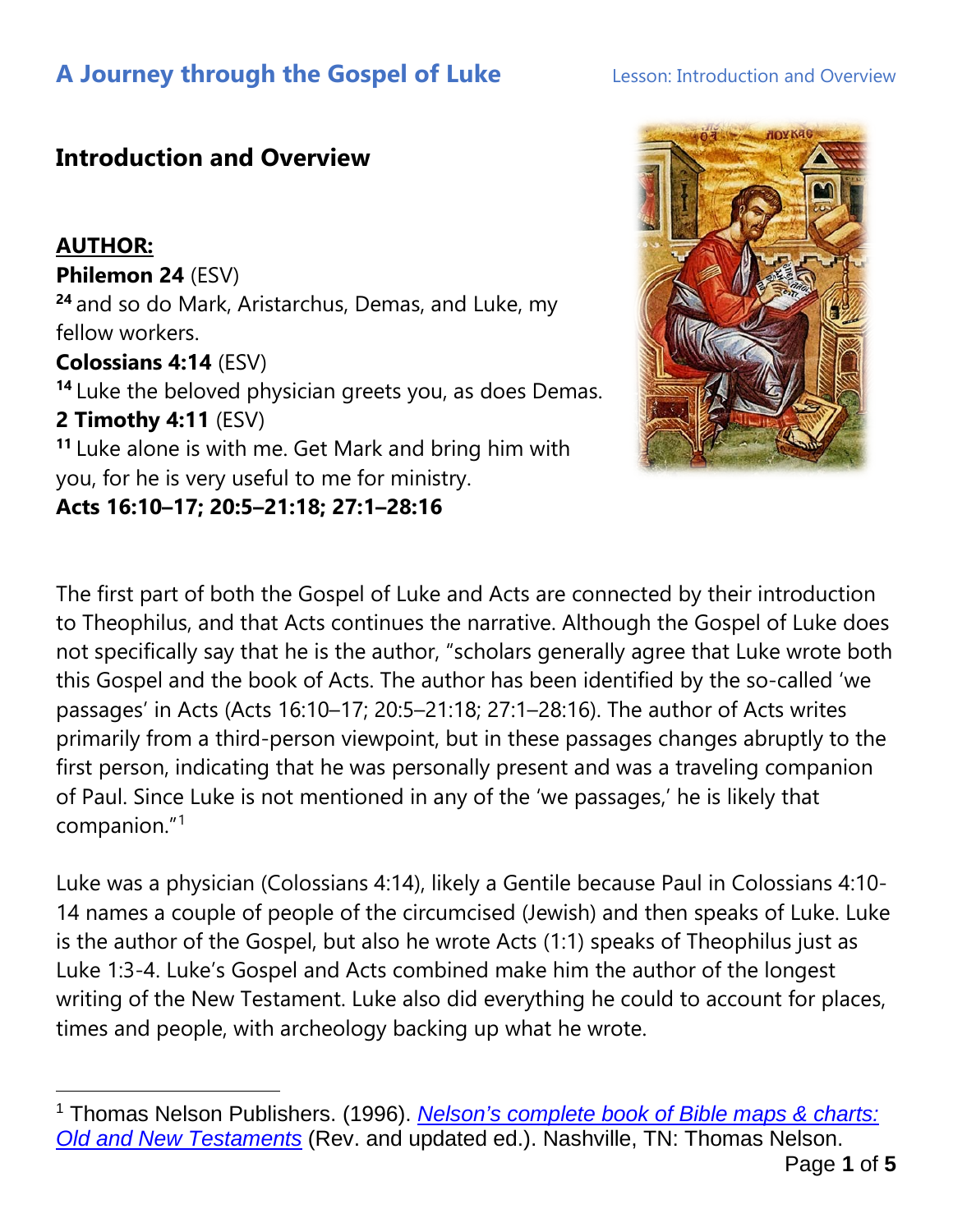## **DATE:**

The Gospel of Luke is believed to be written around AD 55-60<sup>[2](#page-1-0)</sup>

### **THEME:**

Luke is a Gentile, or non-Jewish in background. First, he attempts to write an orderly account of the life and teachings of Jesus, along with the new church in Acts. Second, he emphasizes many people, parables, and teachings that reach out to the marginalized or outsiders. In many ways, the Gospel of Luke is a book of teaching for people to learn what it means to be a Christian and worship God.[3](#page-1-1)

The Gospel of Luke is also found in many of our church services in the liturgy: "Liturgically, the Church literally sings the Gospel of Luke through the Magnificat (1:46– 55), the Benedictus (1:68–79), the Gloria in Excelsis (2:14), the Nunc Dimittis (2:29–32), and a portion of the Sanctus ("Blessed is He who comes in the name of the Lord"; 19:38). The Church baptizes in the triune name (3:21–22), confesses her faith in her Savior (9:20), prays the Lord's Prayer (11:2–4), and eats and drinks Christ's body and blood (22:19–20). Luke is indeed a narrative about Christ, but it is even more. Through His means of grace within the Church's worship, Christ includes our story into His own."[4](#page-1-2)

## **PLACES:**

The following maps show the places the Gospel of Luke features. Luke is writing a journey of Jesus from heaven to earth, the birth, death, resurrection, followed by Jesus' return to heaven in the ascension. Readers get the sense of a travel narrative as Luke follows Jesus through His life. In addition, unlike the other Gospels, Luke records a section of ministry to the east of the Jordan River known as Perea.

<span id="page-1-0"></span><sup>2</sup> Engelbrecht, E. A. (2009). *[The Lutheran Study Bible](https://ref.ly/logosres/lsbconcordia?ref=Bible.Lk&off=1084&ctx=44%E2%80%9349)%0aReading+Luke%0a%7EDuring+the+23-mile+j)* (p. 1700). St. Louis, MO: Concordia Publishing House.

<span id="page-1-2"></span><span id="page-1-1"></span><sup>3</sup> Just, A. A., Jr. (1996). *[Luke 1:1–9:50](https://ref.ly/logosres/cphcluke?ref=Page.p+21&off=742&ctx=im+in+the+formation+%7Eof+a+sermon+theme+or)* (p. 21). St. Louis, MO: Concordia Pub. House. <sup>4</sup> Weidenschilling, J. M., (2006). *God's Word for Today: Luke*. St. Louis, MO: Concordia Pub. House.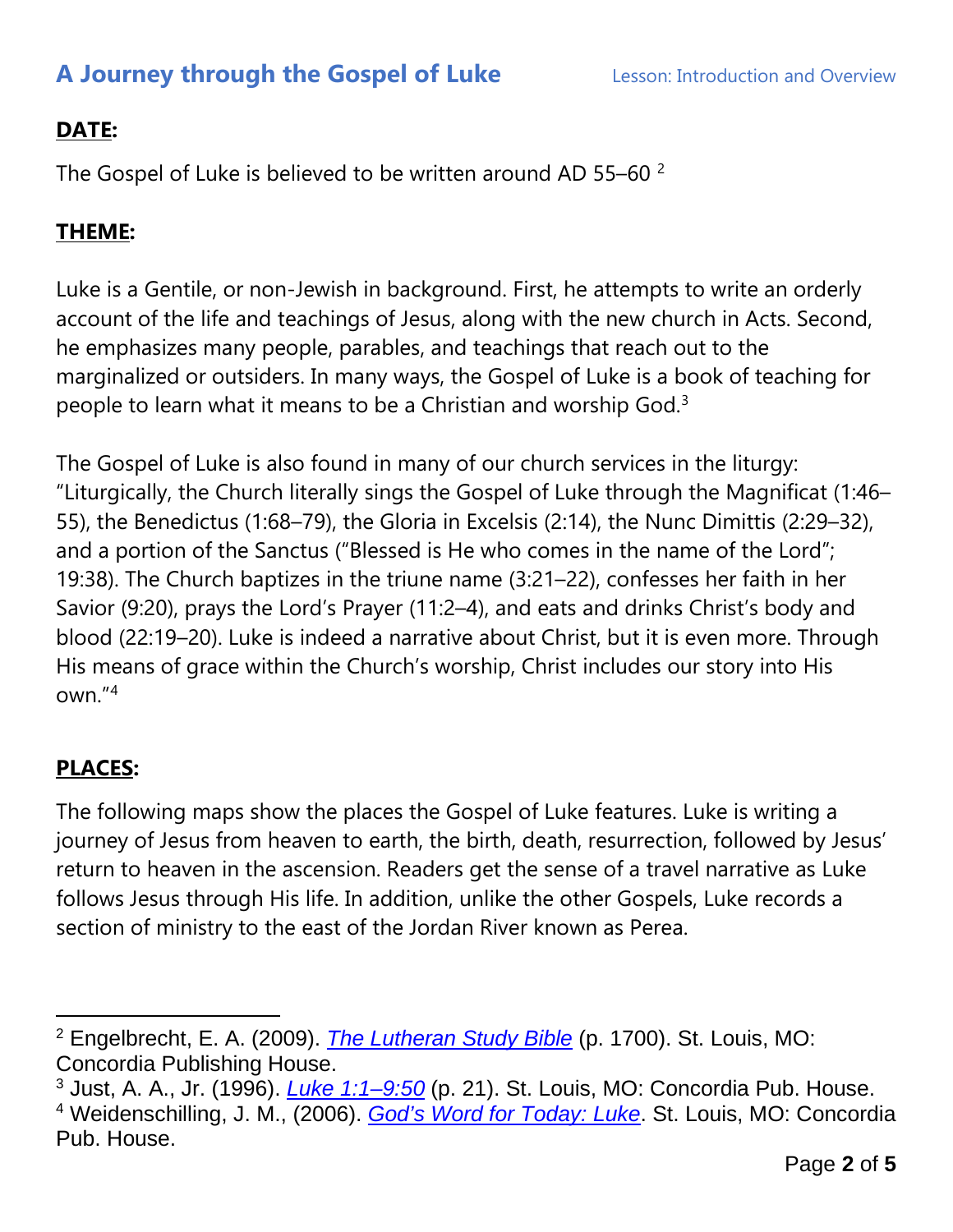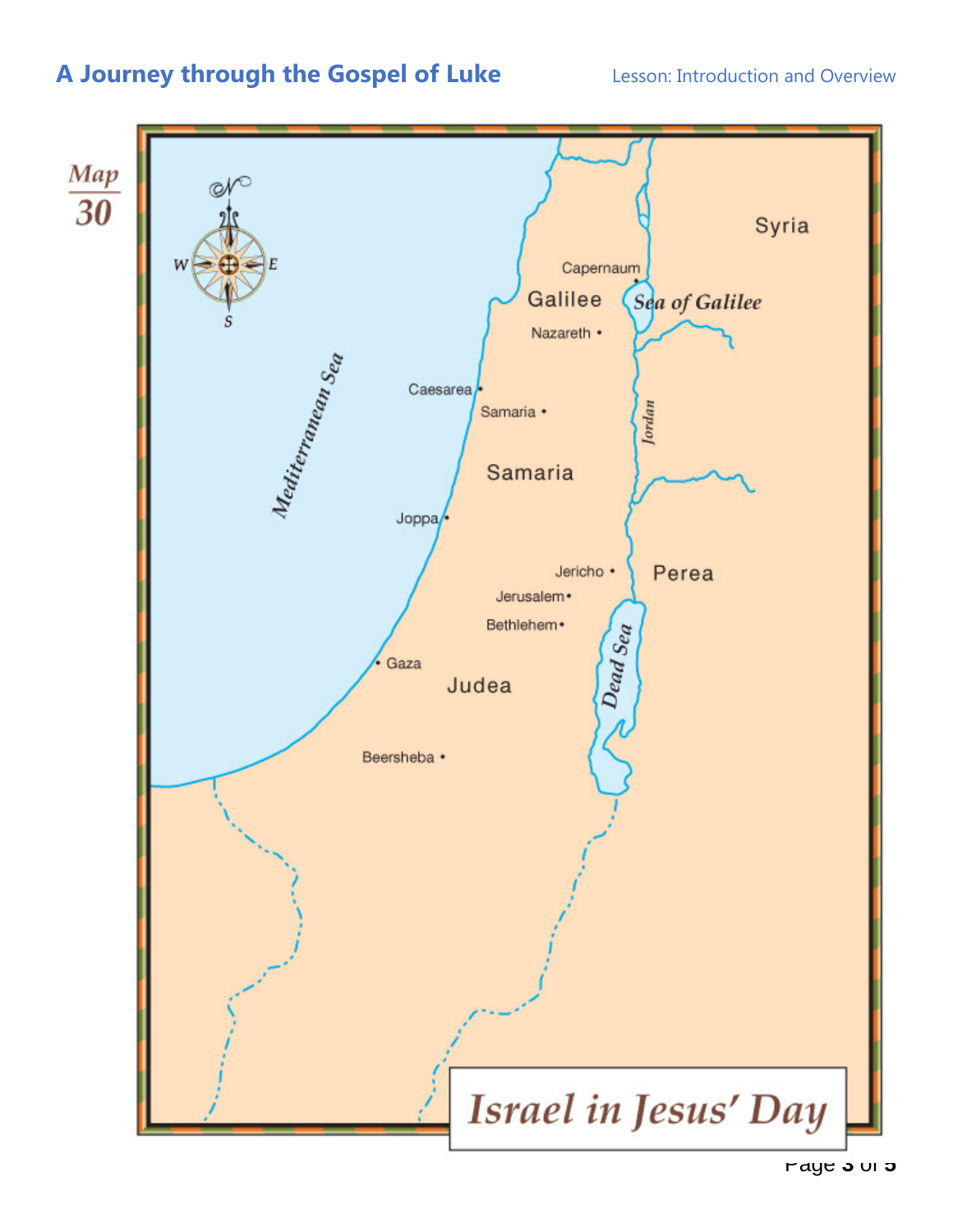Not all of these sites are in the Gospel of Luke, but most of them are:



#### **OUTLINE OF THE GOSPEL OF LUKE:**

| <b>Sections</b> | <b>Reference</b> | <b>Events / Narrative</b>            |
|-----------------|------------------|--------------------------------------|
| I               | $1:1-4$          | The Prologue                         |
| п               | $1:5-2:52$       | Births of John the Baptist and Jesus |
| III             | $3:1 - 4:13$     | Jesus' Preparation for Ministry      |
| IV              | $4:14 - 9:50$    | The Ministry in Galilee              |
| $\mathbf v$     | $9:51 - 13:21$   | The Ministry in Judea                |
| <b>VI</b>       | 13:22-19:28      | The Ministry in Perea                |
| <b>VII</b>      | 19:29-21:38      | The Ministry in Jerusalem            |
| <b>VIII</b>     | $22:1 - 23:56a$  | The Passion                          |
| IX              | 23:56b-24:49     | The Resurrection                     |
| X               | 24:50-53         | The Ascension                        |